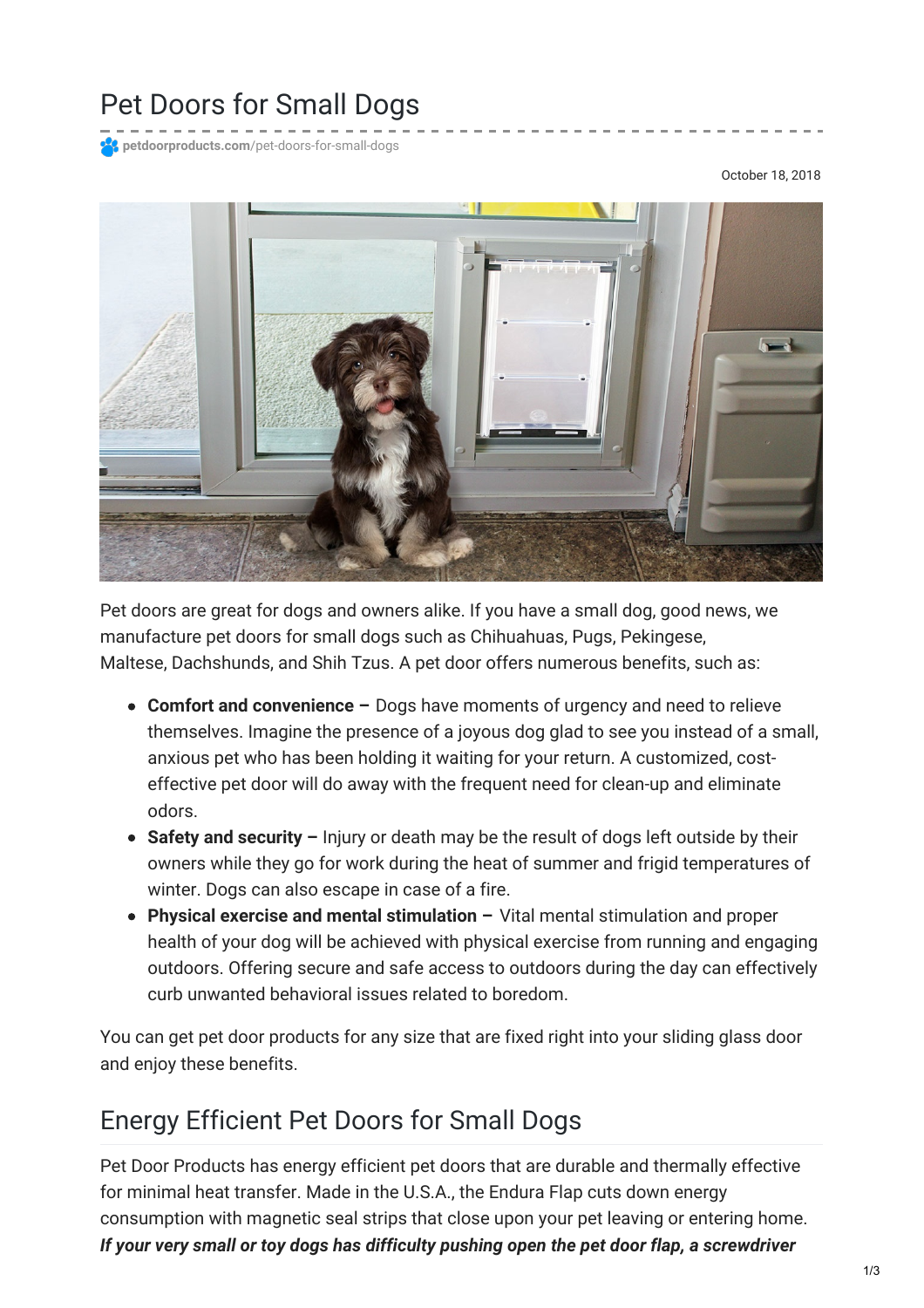*can be used to pop out some of the magnets and reduce the resistance of the door to match the small dog`s strength.* Our pet doors have your security concerns taken care of since our pet doors come with an optional security plate to keep unwanted intruders. Pet doors from Pet Door Products are fashioned with excellent functionality, and clean lines to ensure your view is not obstructed.

## Measuring for Small Dog Pet Door

Here are the following steps to measure for a dog door for small dogs. The steps are considered below.

- **Determine Flap Width**: This is the minimum width needed to let your dog pass through comfortably. With a minimum of one-inch clearance gap on either side, let your dog walk in by opening a sliding door wide open
- **Determine Flap Height**: The flap top should be placed as high as the top of the tallest shoulder of the pet. The measurement to be taken is from the floor to the top of the tallest pet`s shoulder.

**Determine Direction** – When outside, establish the side your sliding door opens, either right or left directions.



## Get a Quote on a Pet Door for Your Small Dog

Pet Door Products in Utah offers affordable pet doors for small dogs. Choose to simply have the glass in your existing door replaced with our glass pet door insert, or have us replace the whole door with the pet door already built in. All our dog doors are also weather resistant, so they can stand up to some tough storms, and our pet doors come with a **15 year warranty** for peace of mind.

We are not just a business, but we also contribute to the local community. We donate to the [Humane](https://www.utahhumane.org/) Society of Utah and regularly promote and sponsor pet [adoption.](https://petdoorproducts.com/) Give us a call today to find out how we can help you [install](https://petdoorproducts.com/professional-pet-door-installer-in-utah/) a dog door in your home .